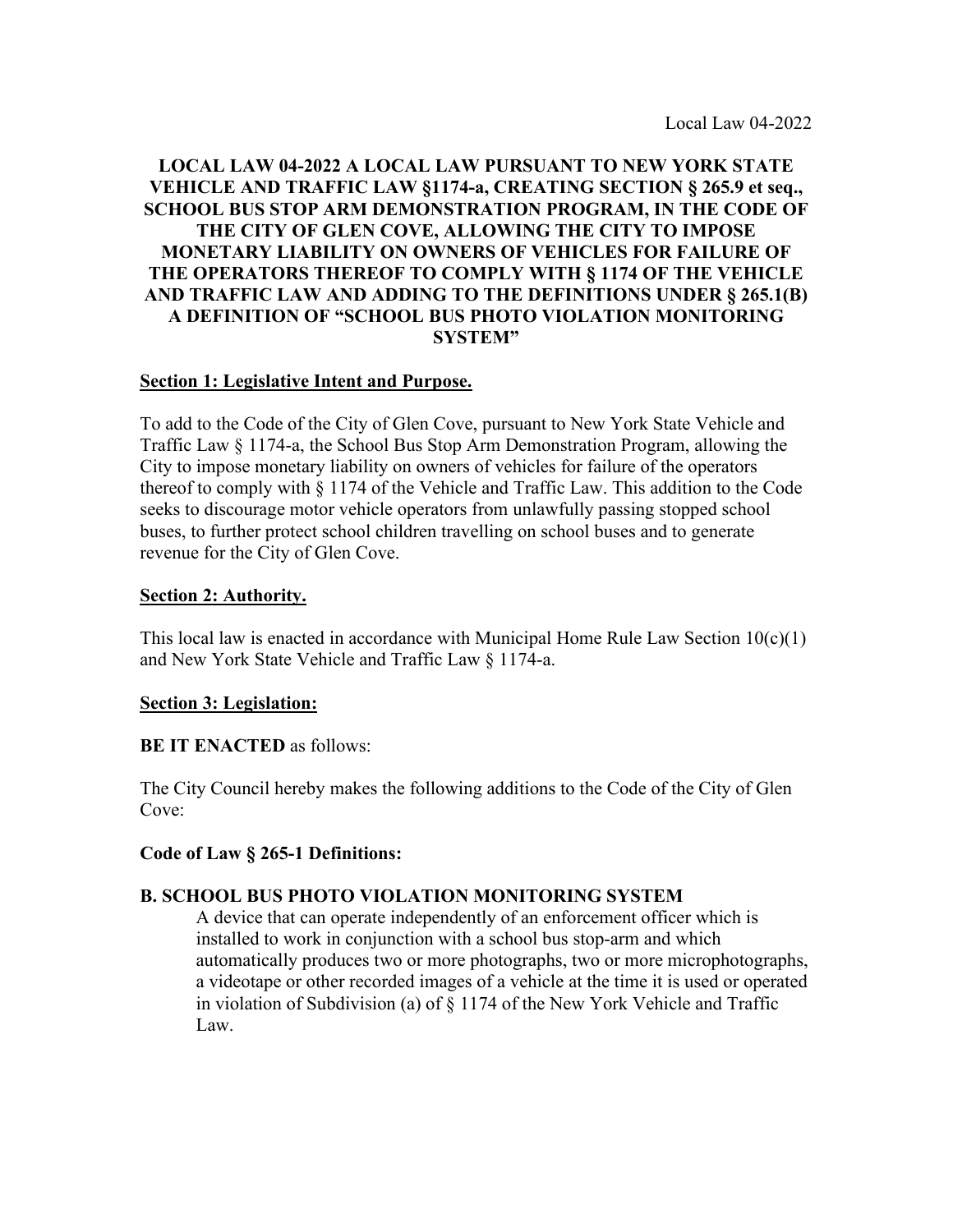### **Code of Law § 265-9 Program established.**

- **A.** There is hereby established, pursuant to § 1174-a of the New York State Vehicle and Traffic Law, a demonstration program imposing monetary liability on owners of vehicles for failure of the operators thereof to comply with § 1174 of the New York State Vehicle and Traffic Law when meeting a school bus marked and equipped as provided in Subdivisions 20 and 21-c of § 375 of the New York State Vehicle and Traffic Law in the City of Glen Cove.
- **B.** To carry out the demonstration program, the City is authorized to enter into an agreement with the Glen Cove City school district for the installation, maintenance, and use of school bus photo violation monitoring systems as well as proper handling and custody of data received by the school bus cameras, subject to the provisions of § 1174-a of the New York Vehicle and Traffic Law. Once the school district has entered into an agreement with the City, cameras shall be installed on school buses owned or operated by that school district or privately owned and operated for compensation under a contract with such school district.
- **C.** Cost of program and reports relating thereto.
	- **(1)** The total cost to the school district of the installation, maintenance and use of school bus photo violation monitoring systems pursuant to an agreement authorized by this local law shall be borne entirely by the City.

**(2)** The school district shall provide any report required of the district, pursuant to § 1174-a of the Vehicle and Traffic Law, to the State or any official thereof.

**(3)** To the extent that the City shall be required to issue any report to the state or any official thereof because of the adoption of this article and/or § 1174-a of the Vehicle and Traffic Law, the City shall cause the same to be prepared pursuant to this article or applicable state law.

**D.** Pursuant to  $\S 1174-a$  (a)(3)(i) of the Vehicle and Traffic Law, any school district participating in the demonstration program shall be prohibited from accessing any photographs, microphotographs, videotapes, other recorded images and data from school bus photo violation monitoring systems but shall provide, pursuant to the agreement with the City, as provided in this article, for the proper handling and custody of such photographs, microphotographs, videotapes, other recorded images and data produced by such systems, and for the forwarding of such photographs, microphotographs, videotapes, other recorded images and data to the City for the purpose of determining whether a motor vehicle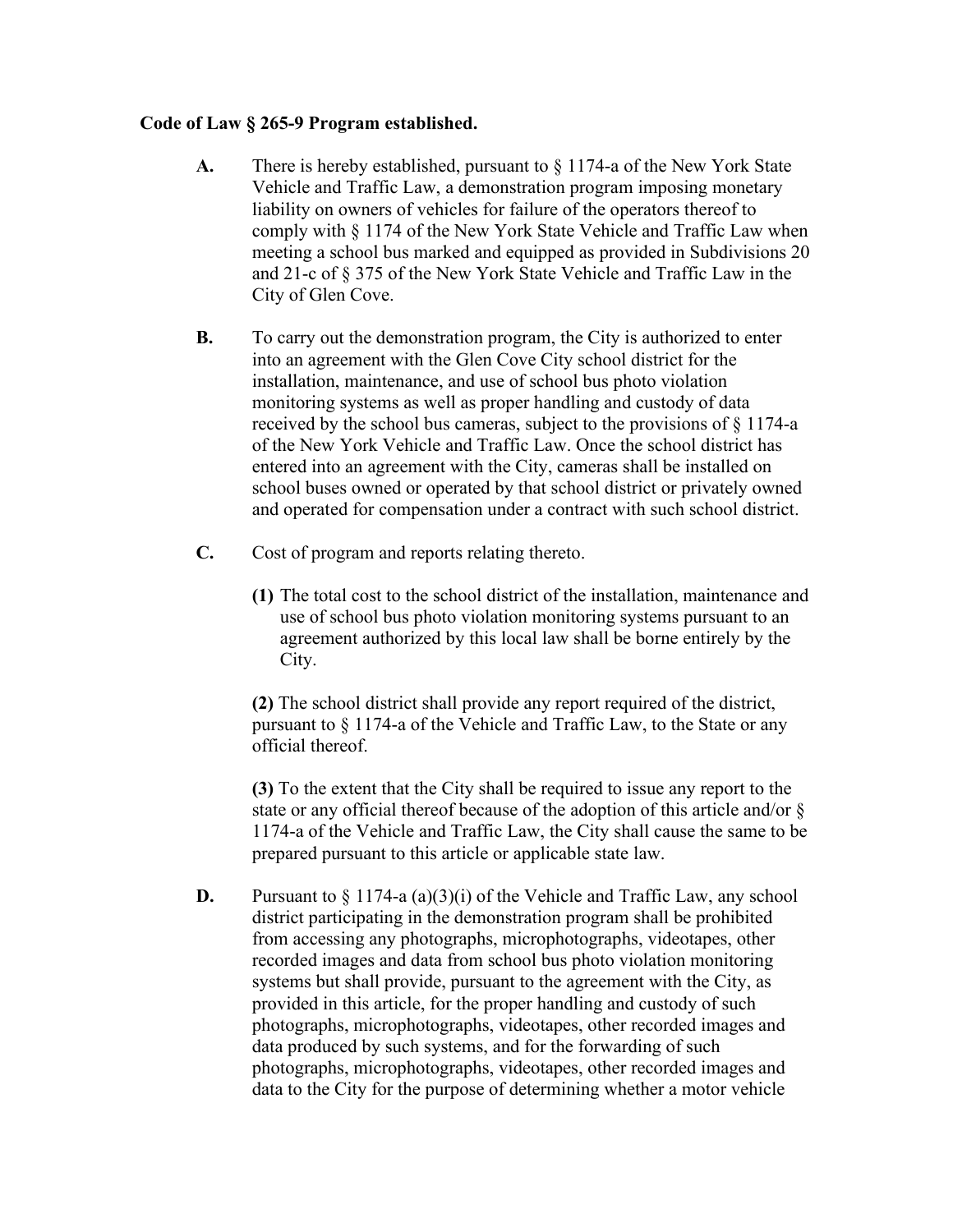was operated in violation of Subdivision (a) of § 1174 of the New York Vehicle and Traffic Law and imposing monetary liability on the owner of such motor vehicle therefor.

- **E**. The agreement between the City and the school district shall provide that photographs, microphotographs, videotapes, other recorded images and data produced by school bus photo violation monitoring systems shall be destroyed (a) 90 days after the date of the alleged imposition of liability if a notice of liability is not issued for such alleged imposition of liability pursuant to this article or (b) upon final disposition of a notice of liability issued pursuant to this article.
- **F.** The City shall adopt and enforce measures to protect the privacy of drivers, passengers, pedestrians and cyclists whose identity and identifying information may be captured by a school bus photo monitoring device. Such measures shall include:

**(1)** Utilization of necessary technologies to ensure, to the extent practicable, that photographs produced by such school photo violation monitoring systems shall not include images that identify the driver, the passengers, the contents of the vehicle, pedestrians and cyclists; provided, however, that no notice of liability issued pursuant to this section shall be dismissed solely because a photograph or photographs allow for the identification of the contents of a vehicle, provided that the City has made a reasonable effort to comply with the provisions of this subsection;

**(2)** A prohibition of the use or dissemination of vehicles' license plate information and other information and images captured by school bus photo violation monitoring systems except: (a) as required to establish liability under this section or collect payment of penalties; (b) as required by court order; or (c) as otherwise required by law; and

**(3)** Oversight procedures to ensure compliance with the privacy protection measures required herein.

**G.** The City shall also undertake the installation of signage in conformance with standards established in the Manual of Uniform Traffic Control Devices. Such signage shall be installed at each roadway entrance of the jurisdictional boundaries of the City giving notice that school bus photo violation monitoring systems are used to enforce restrictions on vehicles violating § 1174 of the New York Vehicle and Traffic Law. For the purposes of this subsection, the term "roadway" shall not include state expressway routes or state interstate routes but shall include controlledaccess highway exit ramps that enter the boundaries of the City.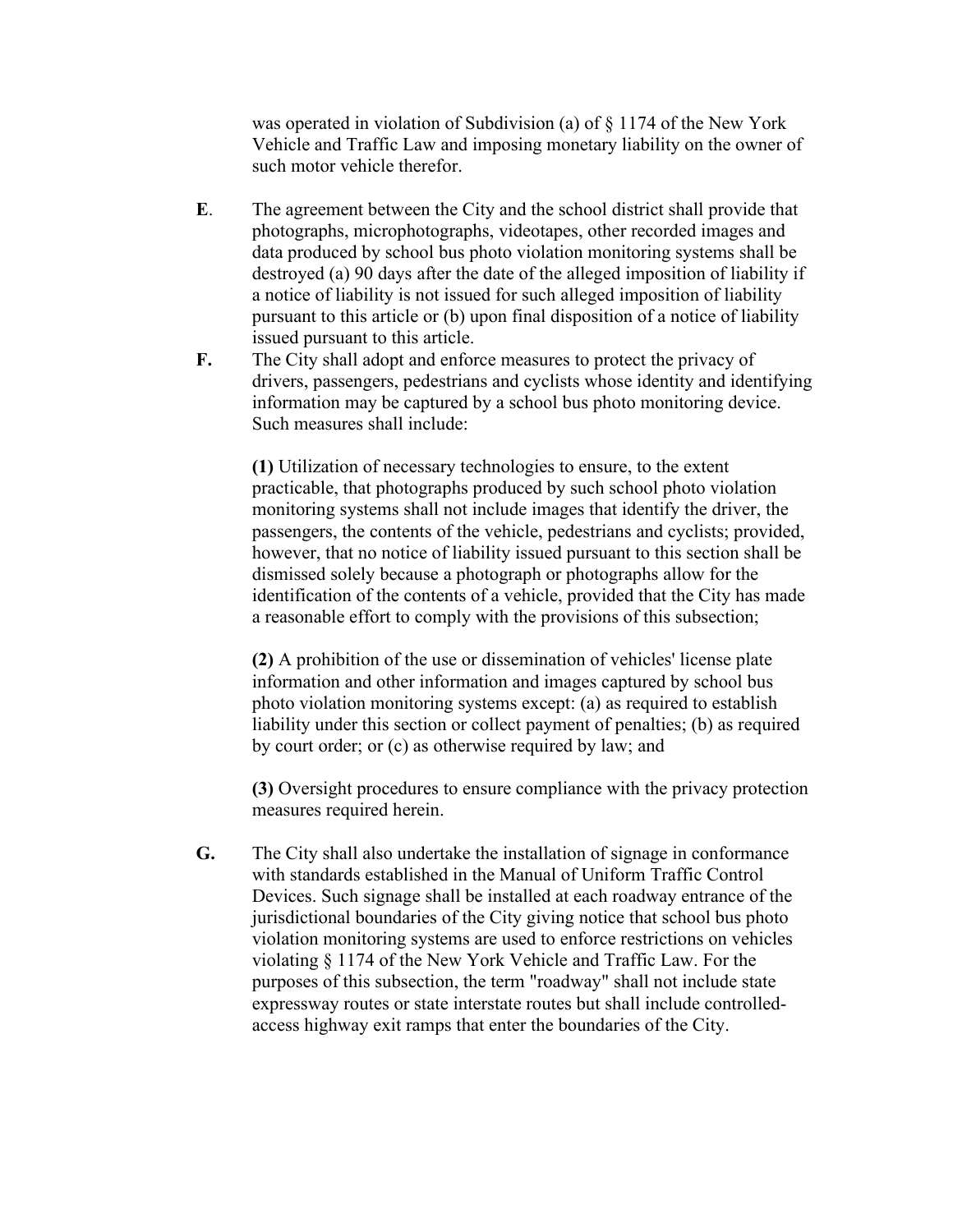### **§ 265-9.1 Penalties for offenses**.

An owner liable for a violation of Subdivision (a) of § 1174 of the New York Vehicle and Traffic Law pursuant to this article shall be liable for monetary penalties in accordance with the following schedule of fines and penalties:

**A.** \$250 for a first violation;

**B.** \$275 for a second violation committed within 18 months of the first violation;

**C.** \$300 for a third violation or subsequent violation all of which were committed within 18 months from the first violation; and

**D.** An additional penalty of \$25 for each violation for the failure to respond to a notice of liability within the prescribed time.

**E.** An imposition of liability under this article shall not be deemed a conviction and shall not be made part of the operating record of the person upon whom such liability is imposed, nor shall it be used for insurance purposes in the provision of motor vehicle insurance coverage.

# **§ 265-9.2 Notice of liability.**

- **A.** A notice of liability shall be sent as provided by state law by first-class mail to each person alleged to be liable as an owner for a violation of Subdivision (a) of § 1174 of the New York Vehicle and Traffic Law. Personal delivery on the owner shall not be required. A manual or automatic record of mailing prepared in the ordinary course of business shall be prima facie evidence of the facts contained therein. To the extent that state law does not preclude the City from causing such mailing to be made, the City shall undertake or cause to be undertaken such mailing.
- **B.** A notice of liability shall contain the name and address of the person alleged to be liable as an owner for a violation of Subdivision (a) of § 1174 of the New York Vehicle and Traffic Law, the registration number of the vehicle involved in such violation, the location where such violation took place, the date and time of such violation and the identification number of the camera which recorded the violation or other document locator number.
- **C.** (i) A notice of liability shall contain information advising the person charged of the manner and the time in which he or she may contest the liability alleged in the notice. Such notice of liability shall also contain a warning to advise the persons charged that failure to contest in the manner and time provided shall be deemed an admission of liability and that a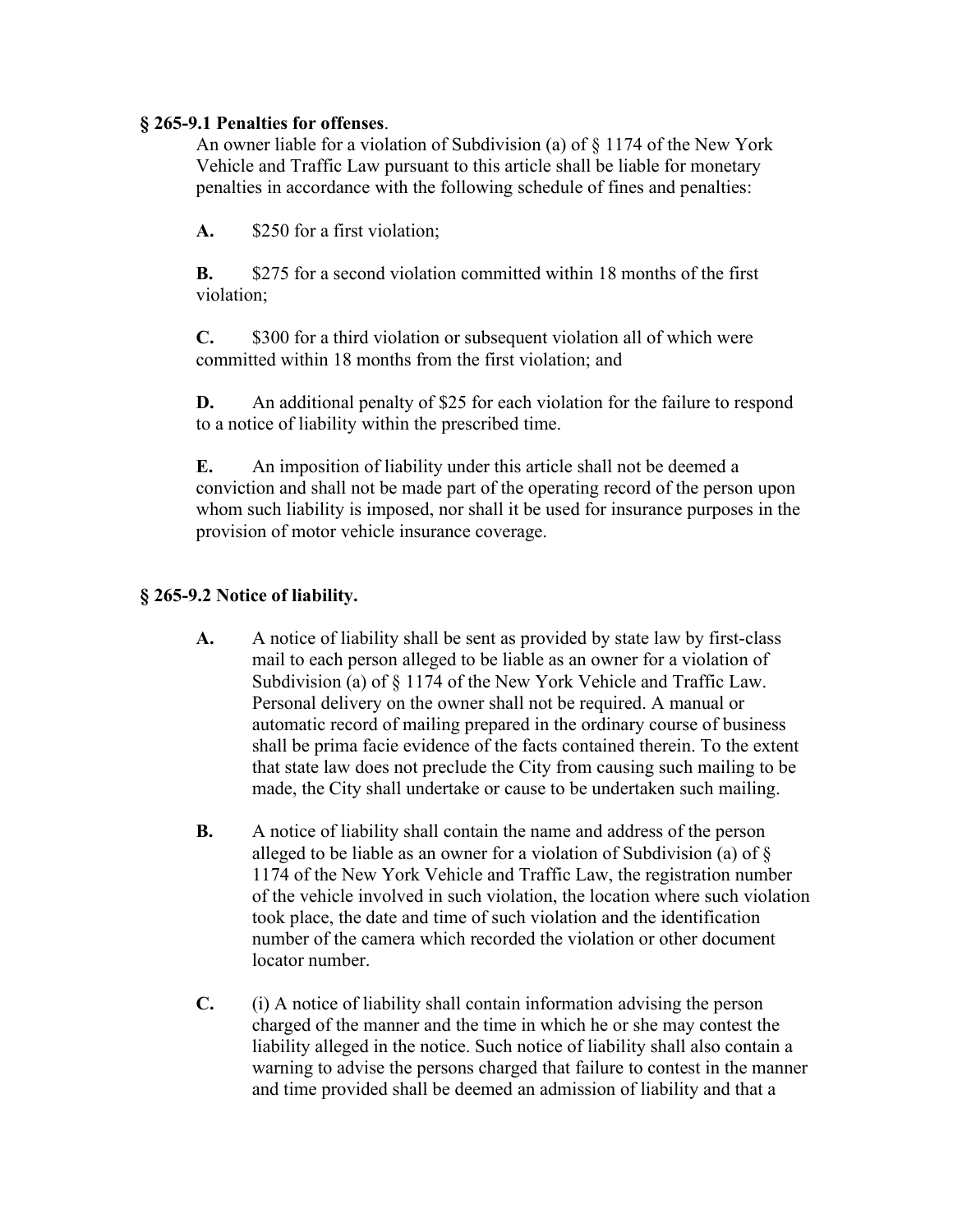default judgment may be entered thereon. (ii) The notice of liability may contain such other information as the entity causing such notice of liability to be mailed deems appropriate to communicate the law and the adjudicatory process if the addressee of the notice wishes to contest the notice of liability.

### **§ 265-9.3 Owner liability**.

- **A.** The owner of a vehicle shall be liable for a penalty imposed pursuant to this article if such vehicle was used or operated with the permission of the owner, express or implied, in violation of Subdivision (a) of § 1174 of the New York Vehicle and Traffic Law and such violation is evidenced by information obtained from a school bus photo violation monitoring system; provided, however, that no owner of a vehicle shall be liable for a penalty imposed pursuant to this article where the operator of such vehicle has been convicted of the underlying violation of Subdivision (a) of § 1174 of the New York State Vehicle and Traffic Law. For purpose of (i) this section; and (ii) this article, there shall be a presumption that such vehicle was used and operated with the consent of the owner at the time it was used and operated in violation of Subdivision (a) of § 1174 of the New York Vehicle and Traffic Law.
- **B.** If the owner receives a notice of liability pursuant to this article for any time period during which the vehicle was reported to the police as having been stolen, it shall be a valid defense to an allegation of liability for a violation of Subdivision (a) of § 1174 of the New York Vehicle and Traffic Law pursuant to this article that the vehicle had been reported to the police as stolen prior to the time the violation occurred and had not been recovered by such time. For purposes of asserting the defense provided by this subsection, it shall be sufficient that a certified copy of the police report on the stolen vehicle be sent or delivered to a court of competent jurisdiction or parking violations bureau having jurisdiction where any contested notice of liability would otherwise be determined.
- **C.** An owner who is a lessor of a vehicle to which a notice of liability was issued pursuant to this article shall not be liable for the violation of Subdivision (a) of § 1174 of the New York Vehicle and Traffic Law, provided that he or she complies with the provisions of § 1174-a of the New York Vehicle and Traffic Law and otherwise sends to the Court of competent jurisdiction, or other adjudicatory bureau or agency of competent jurisdiction, a copy of the rental, lease or other such contract document covering such vehicle on the date of the violation, with the name and address of the lessee clearly legible, within 37 days after receiving notice from the agency or entity which caused such notice of liability to be issued, together with the information contained in the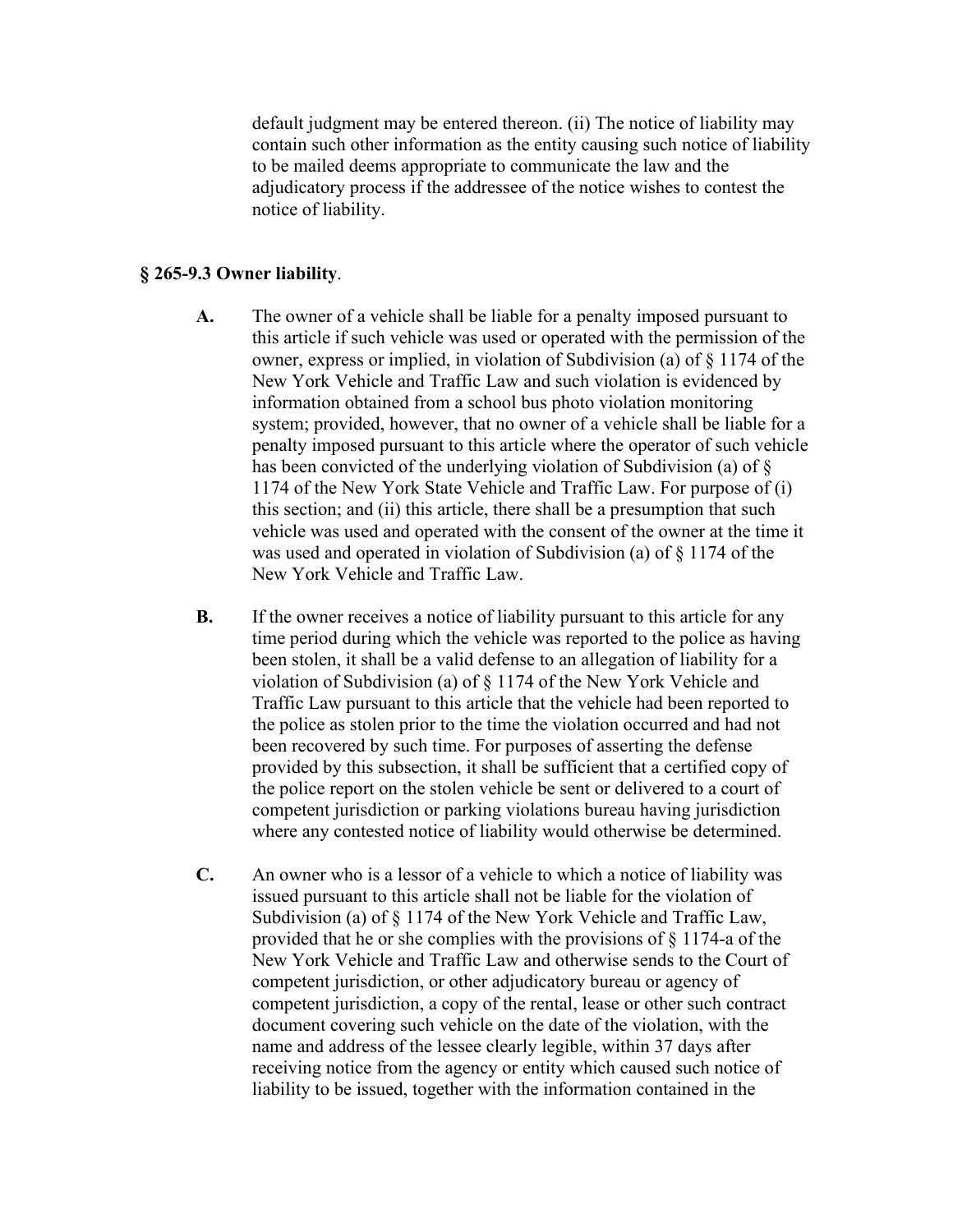original notice of liability. Failure to send such information within thirtyseven-day time period shall render the owner liable for the penalty prescribed by this article. Where the lessor complies with the provisions of this subsection, the lessee of such vehicle for purposes of this section, shall be deemed to be the owner of such vehicle on the date of such violation for the purposes of this section, shall be subject to liability for the violation of Subdivision (a) of § 1174 of the New York Vehicle and Traffic Law pursuant to this article and shall be sent a notice of liability pursuant to **§ 275-6** of this article.

- **D.** A certificate, sworn to or affirmed by a technician employed by the City, or a facsimile thereof, upon inspection of photographs, microphotographs, videotapes, other recorded images produced by a school bus photo violation monitoring system, shall be prima facie evidence of the facts contained therein. Any photographs, microphotographs, videotapes, other recorded images evidencing such a violation shall be available for inspection in any proceeding to adjudicate the liability for such violation.
- **E**. It shall be a defense to any prosecution for or allegation of a violation of Subdivision (a) of § 1174 of the New York Vehicle and Traffic Law pursuant to this article that such school bus stop-arms were malfunctioning at the time of the alleged violation.

### **§ 265-9.4 Adjudication of liability.**

Liability pursuant to the demonstration program established hereunder shall be imposed upon owners by the Court of competent jurisdiction in the City of Glen Cove or in another manner pursuant to the New York State Vehicle and Traffic Law.

#### **§ 265-9.5 Action for indemnification.**

If the owner held liable for a violation of Subdivision (a) of  $\S$  1174 of the New York Vehicle and Traffic Law pursuant to this article was not the operator of the vehicle at the time of the violation, the owner may maintain an action for indemnification against the operator.

#### **§ 265-9.6 Reporting requirements.**

**A**. The City shall develop and cause to be submitted an annual report on the results of the use of a school bus photo violation monitoring system to the Governor, the temporary president of the Senate and the speaker of the Assembly on or before June 1 of each year in which the demonstration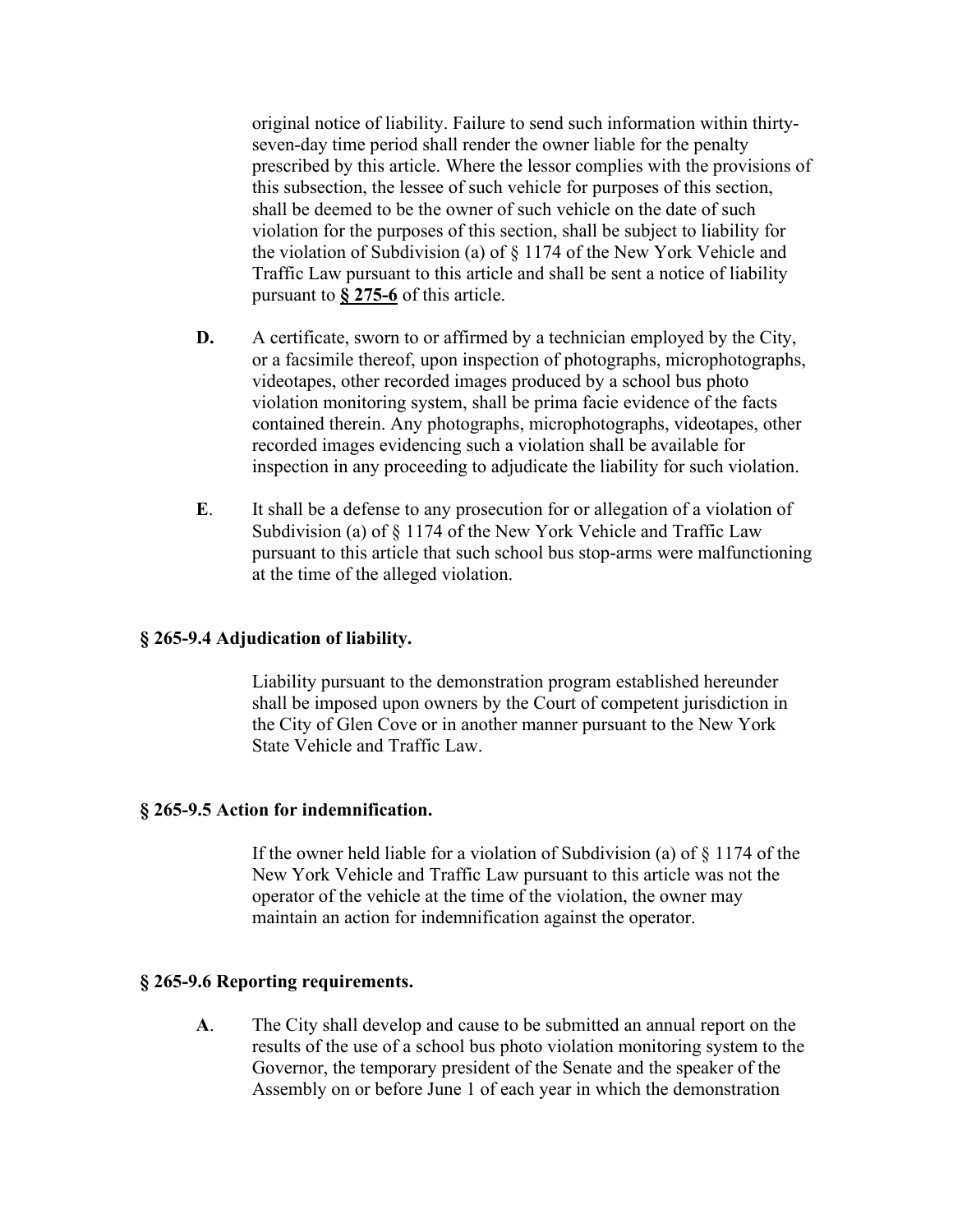program is operable. Such report shall include any information required by § 1174-a(m) of the New York Vehicle and Traffic Law to be included as a result of the enactment of this article.

**B.** Pursuant to the requirements of § 1174-a of the New York State Vehicle and Traffic Law, courts, bureaus, and agencies conducting adjudications as a result of this article shall report at least annually to the City on the quality of the adjudication process and its results including the total number of hearings scheduled, rescheduled, and held; the total number of persons scheduled for such hearings; the total number of cases where fines were paid on or before the hearing date; and the total number of default judgments entered.

### **§ 265-9.6 Severability.**

If any clause, sentence, paragraph, subdivision, section, or part of this article or the application thereof to any person, individual, corporation, firm, partnership, entity, or circumstance shall be adjudged by any court of competent jurisdiction to be invalid or unconstitutional, such order or judgment shall not affect, impair, or invalidate the remainder thereof, but shall be confined in its operation to the clause, sentence, paragraph, subdivision, section or part of this article, or in its application to the person, individual, corporation, firm, partnership, entity, or circumstance directly involved in the controversy in which such order or judgment shall be rendered.

#### **§ 265-9.7 When effective**.

This article shall take effect immediately upon full compliance with all the requisite statutes and laws applicable to its adoption and promulgation.

**Section 4:** This Local Law shall take effect upon its filing with the New York Secretary of State.

Resolution 6B

Resolution offered by Mayor Panzenbeck and seconded by

**BE IT RESOLVED,** that the City Council hereby authorize the Mayor to enter into an agreement with BusPatrol America, LLC to install and operate photo violation monitoring systems on school buses for the purpose of recording violations.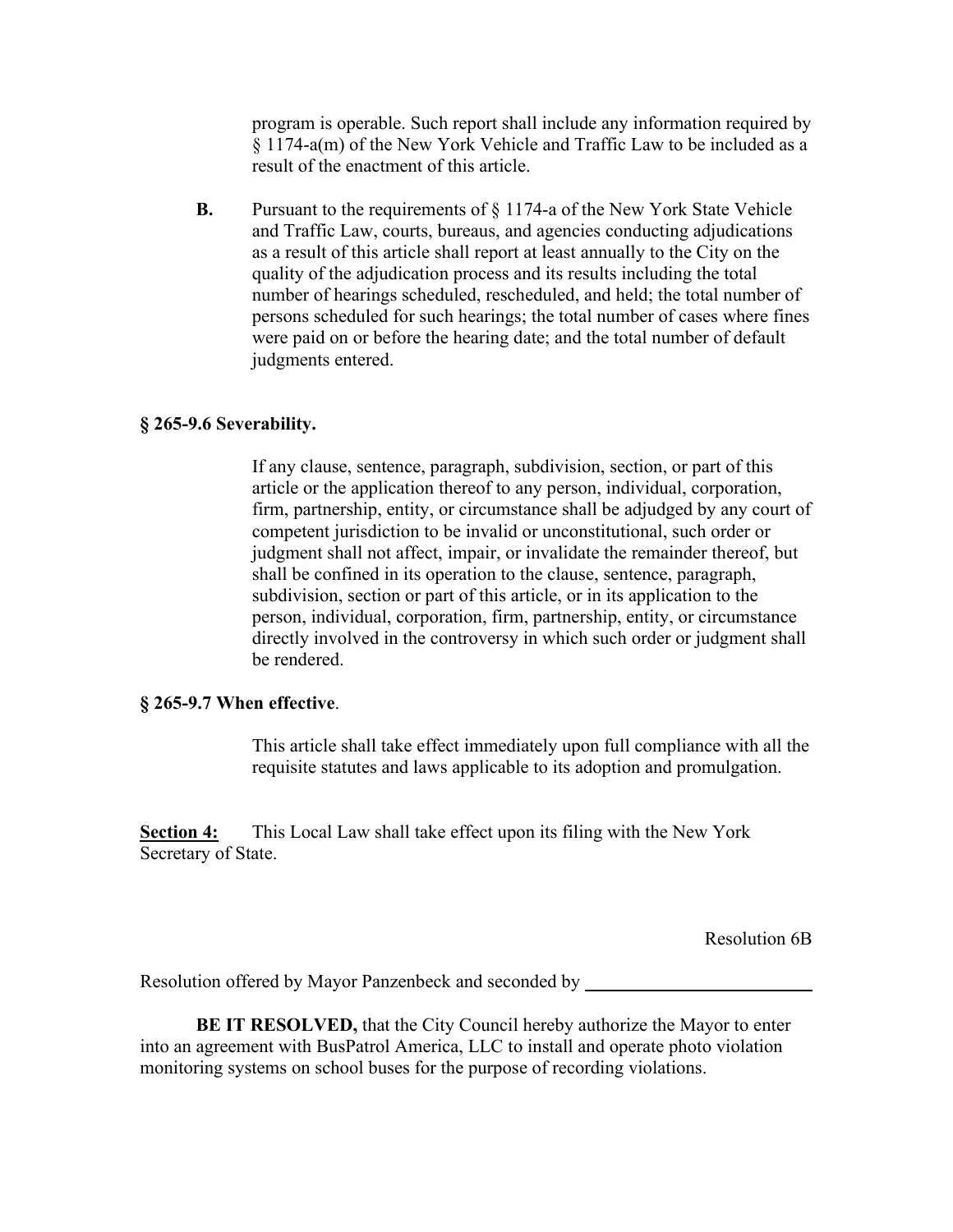Resolution offered by Mayor Panzenbeck and seconded by

**BE IT RESOLVED,** that the City Council hereby authorize the Mayor to accept the proposal of and enter into an agreement with Newport Engineering, P.C. to provide professional engineering support services to analyze the proposed replacement of golf course netting poles from timber to steel, with a not to exceed fee, inclusive of expenses of \$13,500.

Funding: H7180-52240-2202

Resolution 6D

Resolution offered by Mayor Panzenbeck and seconded by

**BE IT RESOLVED,** that the City Council hereby authorize Girls Rising to erect ten  $(10)$  lawn signs, to advertise their annual Girls Rising Music Festival, June  $8<sup>th</sup>$ through June  $20<sup>th</sup>$ , 2022.

Resolution 7A-1

Resolution offered by Mayor Panzenbeck and seconded by

**WHEREAS**, an examination for Police Sergeant was given by the Municipal Civil Service Commission of Glen Cove; and

**WHEREAS**, an eligible list No. 70810 was established by the Glen Cove Municipal Civil Service Commission; and

**WHEREAS**, Roberto P. Telese is certified as eligible under list No. 70810 by the Glen Cove Municipal Civil Service Commission;

**NOW, THEREFORE, BE IT RESOLVED**, that, Roberto P. Telese is hereby appointed as a Police Sergeant with the Police Department with an annual salary of \$184,304 with an effective date of June 15, 2022.

Funding: A3120-51101